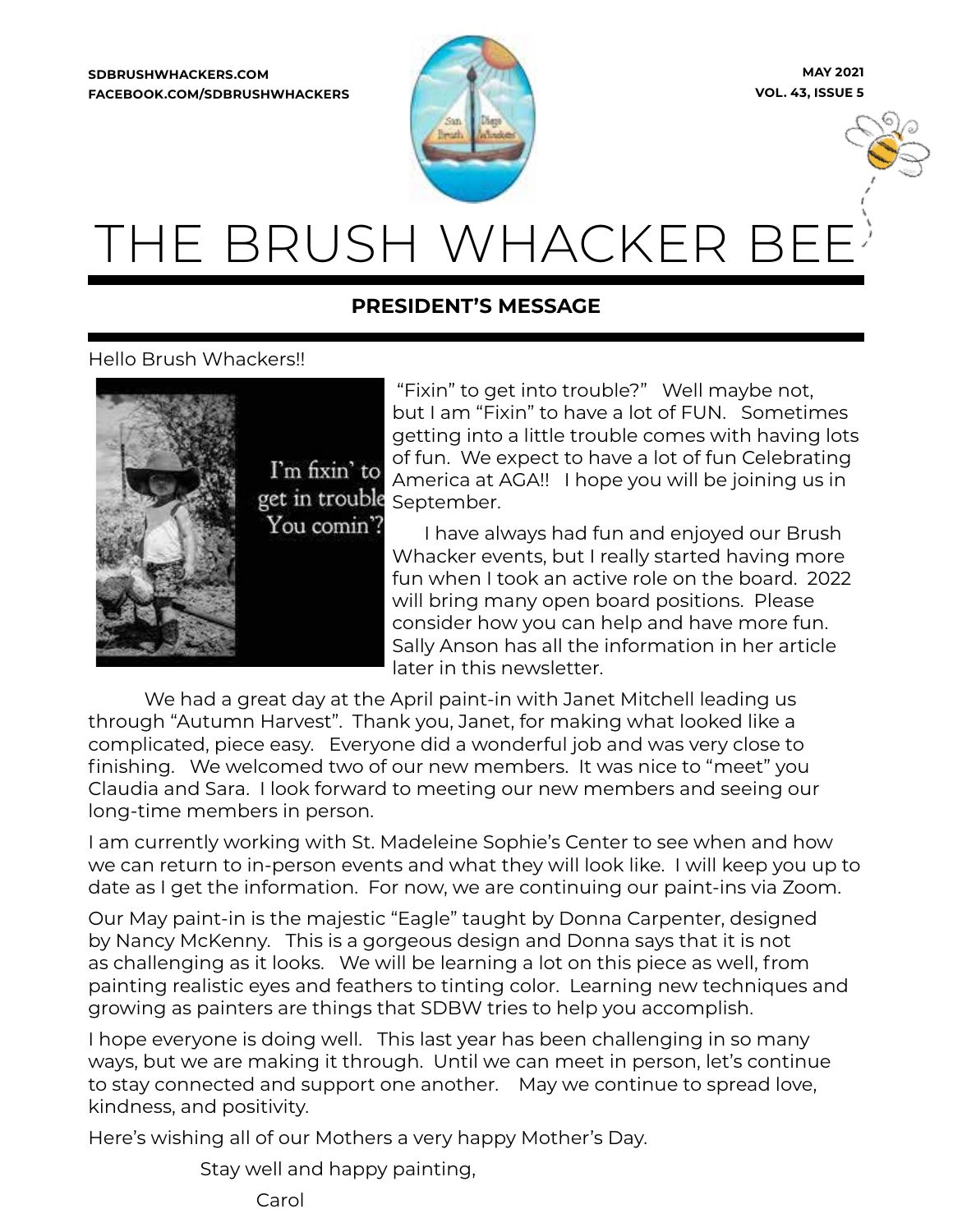# **PROGRAMS**

Hello Brush Whackers,

Our May 15th paint in is right around the corner and we still have openings. If you would like to sign up for Eagle being taught by Donna Carpenter the cost is Class Fee: \$25.00 E-Pattern \$3.00 total cost 28.00. The cost of the surface is \$15.00 and available at Donna's shop Art Creations Plus or you could use something you already have the size is 12"x12".

Our June 19th Fall Spool paint-in is being taught by Janet Mitchell designed by Maxine Thomas. The cost is Class Fee: \$25.00. The surface fee is \$7.50 available from Smooth Cut Wood or surface of your choice size is 8"x6".

Our July 17th paint in is Wine is My Magic Potion with Sandy LeFlore teacher/Designer. Class Fee \$25.00 Paper Pattern \$8.50 or E-Pattern \$6.00 (more pictures included) Surface Fee \$10.00 available at www.cdwood.com

If you have any questions please let me know 619-698-4028

Enjoy all the holidays this month,

Kathy Ruth

# **WAYS AND MEANS**

I hope everyone is doing well!! The raffle items are dusted and ready for whenever we can be together. There was a raffle at the April Paint-in. The winners of the brushes and micron pen were: Sue Ludlam and Carol Philips. I am so excited that we get to have Autumn Getaway this year!! I hope to see you all in person at Viejas in September.

- Pam

# **HOSPITALITY**

# Painting Friends,

Do you know of a fellow Brush Whacker who would enjoy receiving an encouraging note or a "Thinking of You" card? I'd love to send her one. Please e-mail her name to me at nedsbnb@cox.net.

Thank you,

**Nedra** 

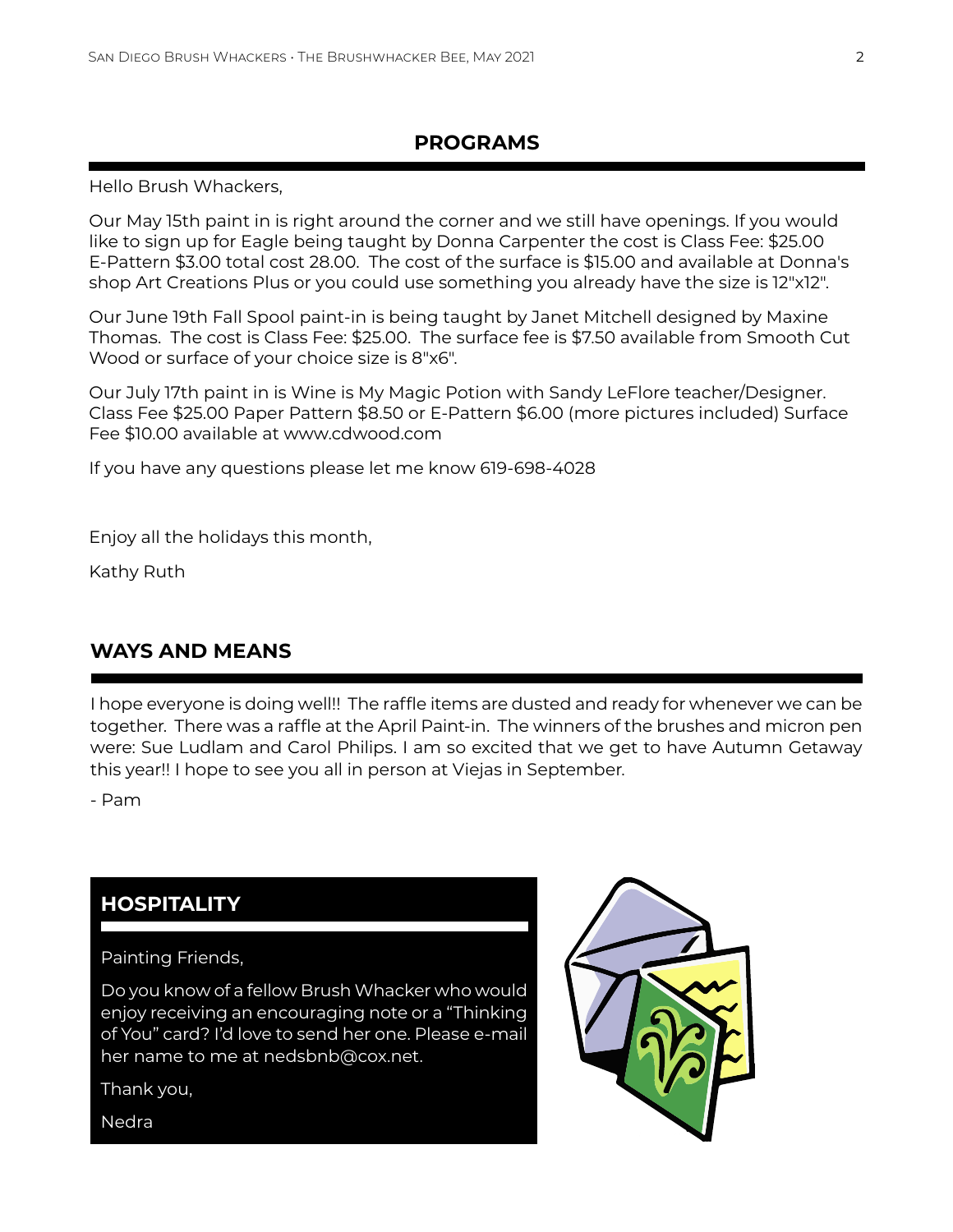

*AUTUMN GET-AWAY 2021*

*Registration is now open to nonmembers.*

*Registrations are coming in daily, If you are planning on attending Sign up soon, spaces are going fast. You don't want to miss out on all the fun!!!*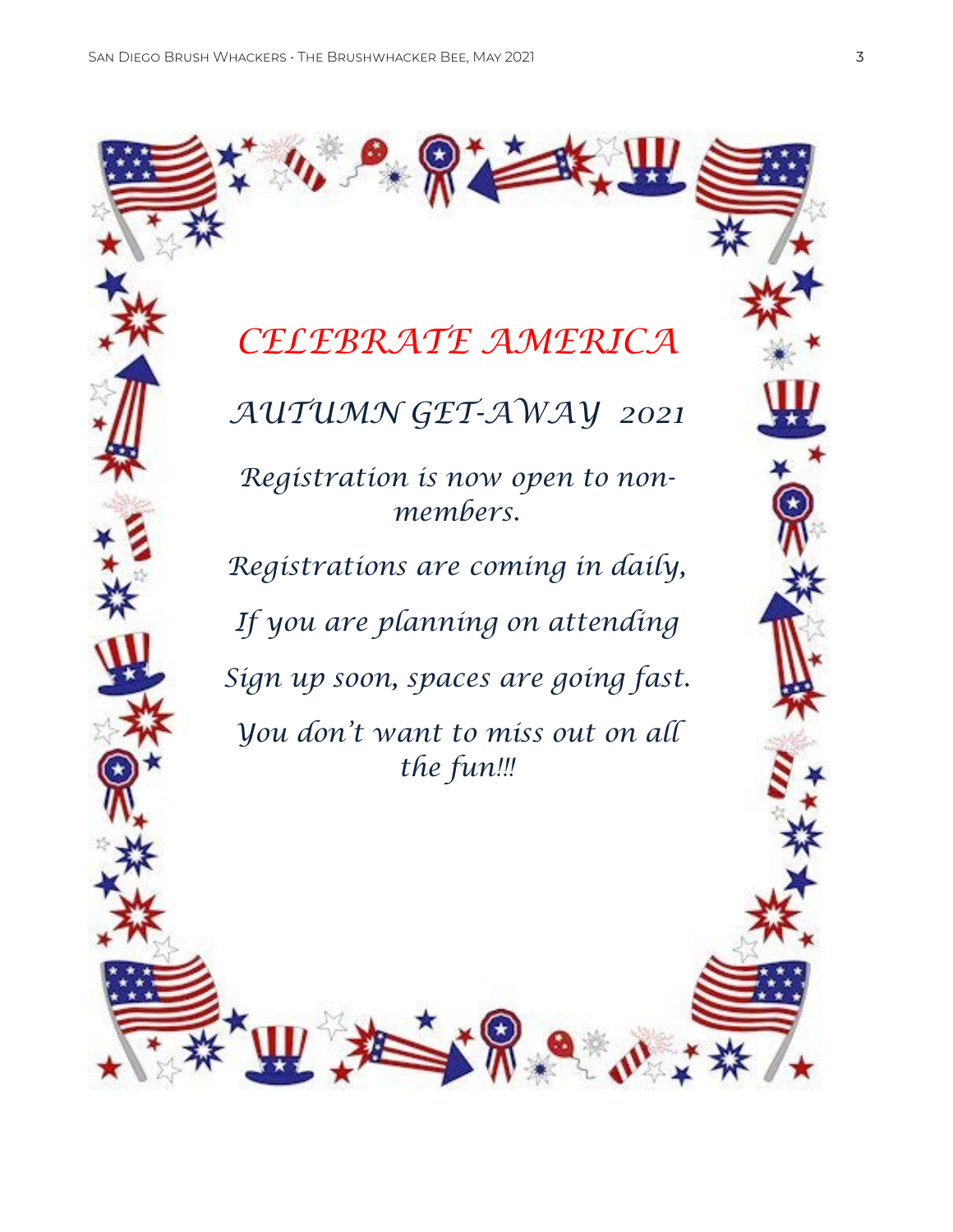## **SDBW IS ONLINE: VISIT OUR WEBSITE AND CONNECT WITH US ON FACEBOOK**

Keep up with the latest information on www.sdbrushwhackers.com

All registration forms are available on our website to print out. See the latest Newsletter and upcoming information on all events. If you have taken any pictures of our events or your paint-in projects, please email them to me for our website Gallery.

Please follow San Diego Brush Whackers on Facebook if you are a Facebook user. We encourage you to share our events but please do not share on other Facebook Groups in their Events Calendar.

If you would like to follow us on Facebook, go to the San Diego Brush Whacker page and click the LIKE button. We post information about paint-ins, seminars, events, etc. on our page. You're able to post on our page too! Please feel free to post your projects or any helpful painting tips. Let's stay connected.

When signing up for a paint-in please include a completed registration form with your check. The paint-in registration form is available in the Newsletter or at www. sdbrushwhackers. com.



- Carol Wolfe

# **CHILDREN'S CHARITY**

Hi there Brush Whacker Friends,

 I have plenty of bags that are ready to be painted with your beautiful designs. I can DELIVER! Give me a call 619 917 7177 or email me at jensbusy@gmail.com and we can make those arrangements.

- Jenny Stabile

# **PANTY RAFFLE**

Congratulations Donna Eledge on winning Panty Raffle. Thank you all for donating underwear! Brought in 62 pairs of underwear!! Thank you

This months Panty Raffle was designed and painted by Sandy Le Flore. The Rachael Center is in need of the much needed underwear! Several ways to get the underwear to me. Please call me, we'll work it out.

- Joyce Hatch

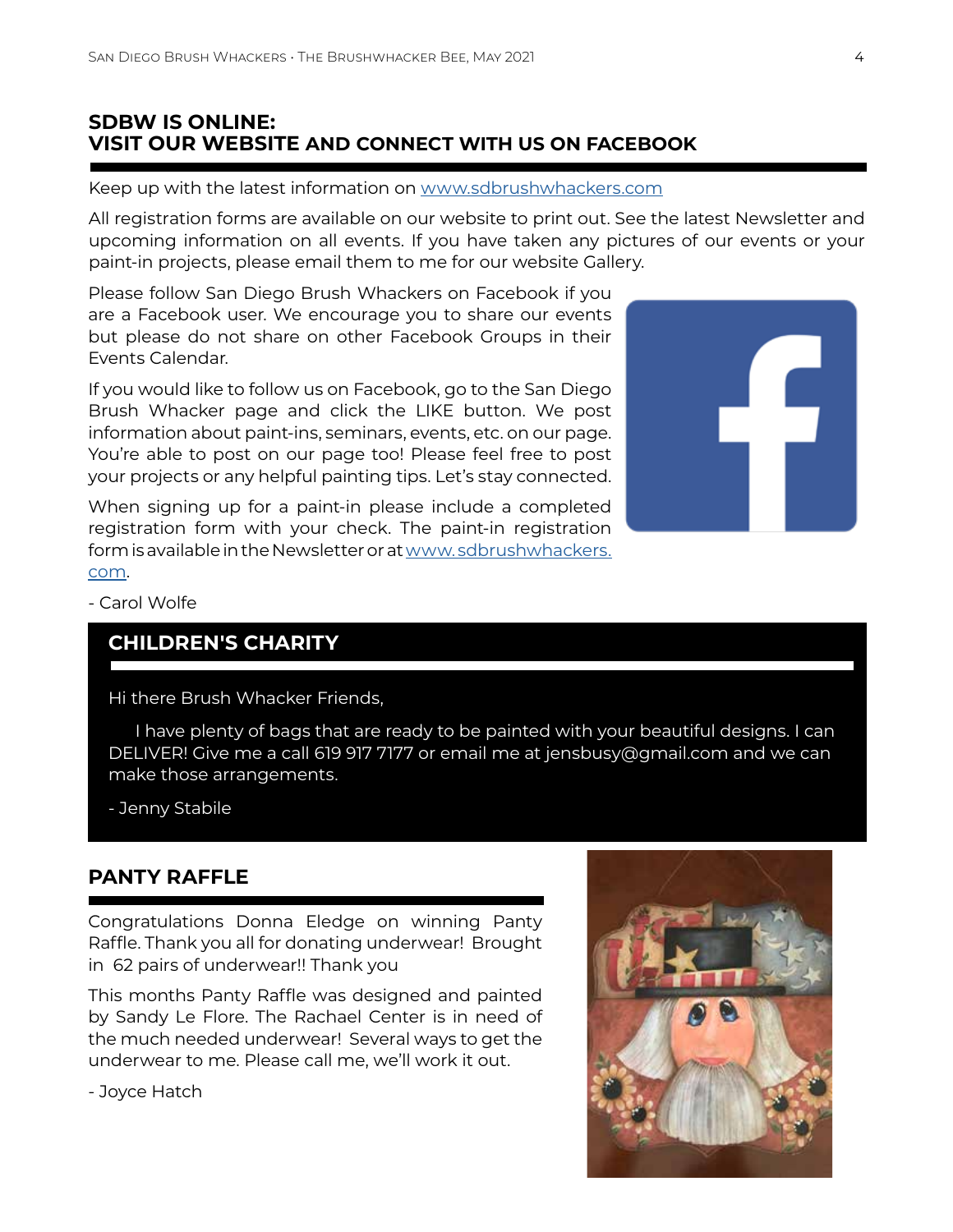| 8 | SAN DIEGO BRUSH WHACKERS'<br><b>MAY BIRTHDAYS:</b> |                       |  |
|---|----------------------------------------------------|-----------------------|--|
|   | <b>41H</b>                                         | <b>LISA STRATTON</b>  |  |
|   | 8TH                                                | REGGIE OSWALD         |  |
| å | <b>10TH</b>                                        | <b>BRANDI NEFF</b>    |  |
|   | <b>23RD</b>                                        | <b>JOANNE FABIAN</b>  |  |
| σ | <b>23RD</b>                                        | <b>JAN JOHNSON</b>    |  |
|   | <b>23RD</b>                                        | <b>JANET MITCHELL</b> |  |
|   | <b>28TH</b>                                        | LINDA CAMP            |  |
|   | <b>28TH</b>                                        | COLLEEN CROWDEN       |  |

# **NOMINATING COMMITTEE**

Well folks, 2020/2021 have been years like no other...and let's hope not again for a long time! Although the upside could be that we have learned how resilient we all are as a club...and humanity. Our club has pivoted and rolled with the punches as best as any club could and way better than most. Our San Diego Brush Whackers Board is the best... you all know that, right? It's our turn as active members to step up and in to give them all a hand...and a break. Many of these ladies have been in their current positions for a long time. And it's time for others to step up...and in. Positions open for next year will be President, 1st Vice President (programs), 2nd Vice President (membership), Autumn Getaway, Christmas Party, Seminar, and Children's Charity. If our club is anything it is resourceful, helpful, supportive and AWESOME! No one is ever alone in any position. Everyone is here to help in every capacity. So please consider you or someone you know to step up to one of these positions. We are all here to help

each other. All we need is that one person to say YES, I can and I will do it! We need to keep our club going as we have worked long and hard to keep it the best! Just ask anyone :)

If you are interested in any of these positions, or wanting to help on committee, please reach out to me...we can talk.

Sally Anson

619.616.8700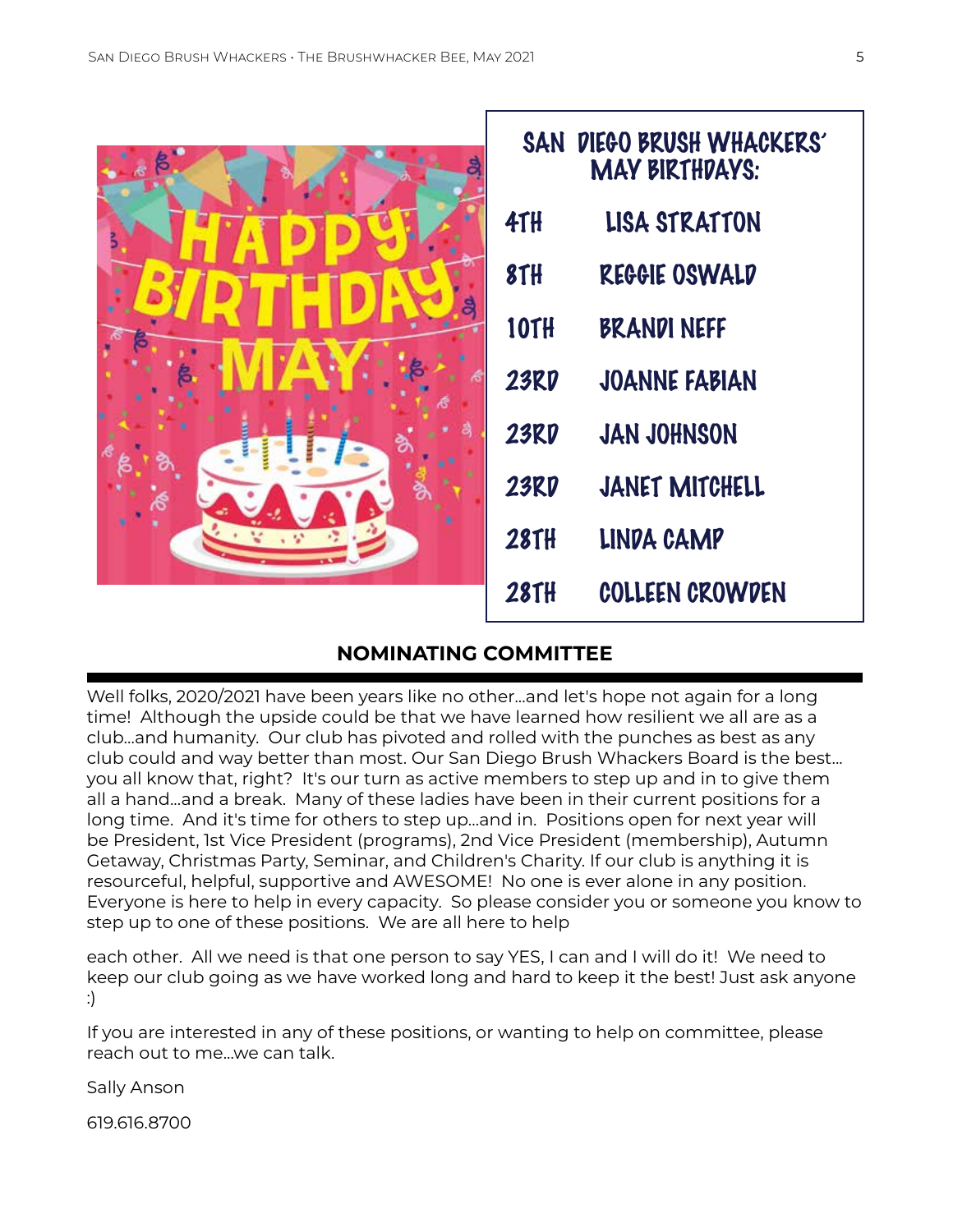# **UPCOMING PAINT-INS**

# **PAINT-INS ARE CURRENTLY HELD VIA ZOOM**

# **HOW TO JOIN ZOOM**

If you have never used Zoom, start by going to https://zoom.us/support/download

to download and install the app. There are instructions for PC, tablets/iPad or phone.

Prior to the paint-in you will receive an email from Carol Phillips or Carol Wolfe inviting you to join the meeting. This will have the Meeting ID and password to join the meeting. On the day of the paint-in open the Zoom app, click on "Join Meeting" and enter the Meeting ID and password as prompted.

There should be an option to "Join with video" and "Join with Computer audio". Click those options if prompted.

In most cases there is a direct link to Zoom in the email which will automatically open Zoom for you. Then follow the prompts.

Please install Zoom as soon as possible to avoid any problems during class.

We will be happy to help you if you have any questions or if you would like to do a practice meeting prior to class. Please call Carol Wolfe 619-985-3630 or Carol Phillips 619-466-5954/619-838-5535. For Apple/Mac related questions call Maddie Sanchez 310-259-0522 or Kathy Ruth 619-698-4028.

This You Tube Video is a great Zoom tutorial

https://www.youtube.com/watch?v=9isp3qPeQ0E

We are really looking forward to this new experience for San Diego Brush Whackers.

Thank you,

Carol Wolfe



# **MAY 15 • 10AM - 4PM**

EAGLE Teacher: Donna Carpenter Class Cost: \$25

E-Pattern: \$3.00

Surface Fee: \$15.00 or surface of your choice 12" x 12"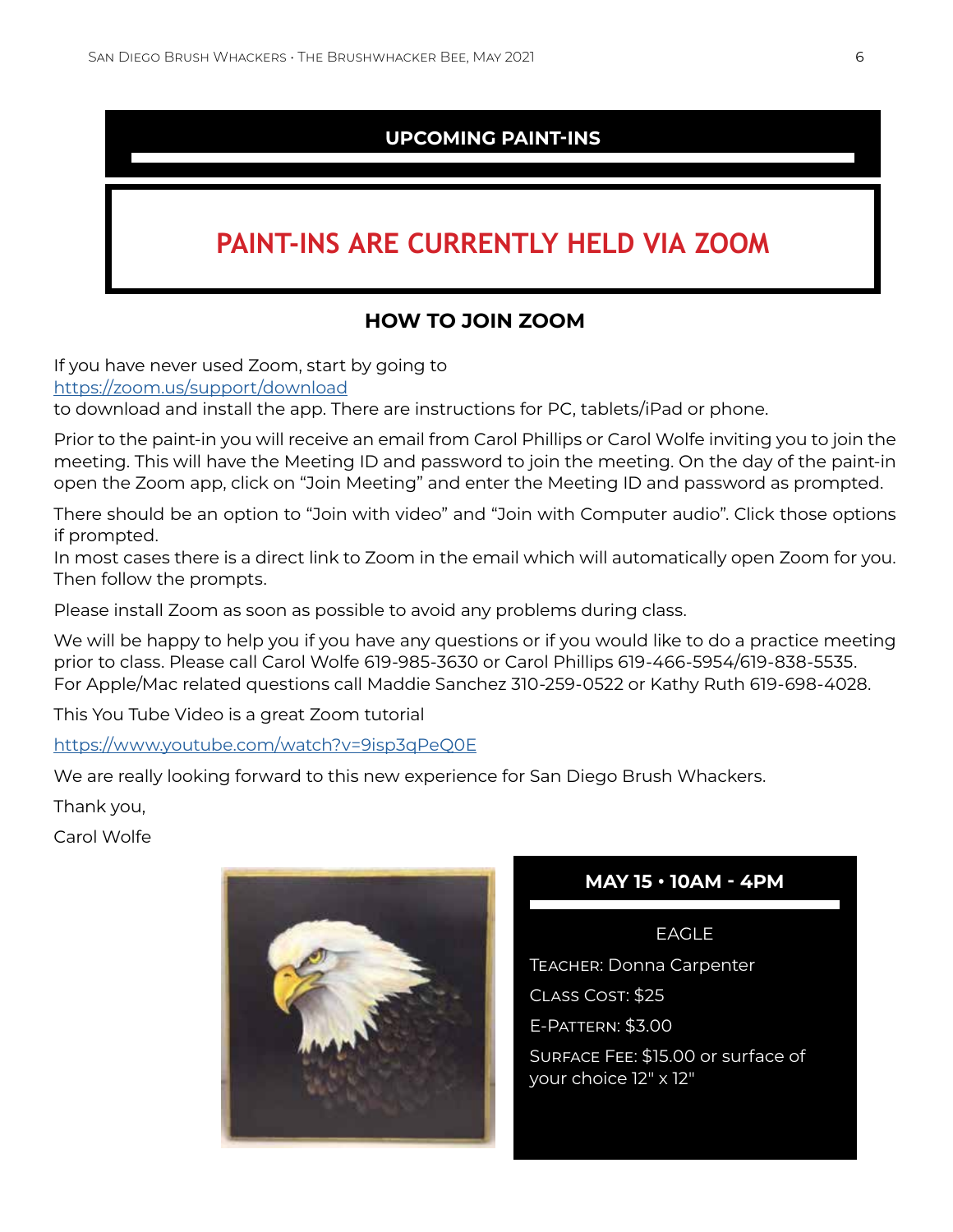# **REMAINING PAINT-INS FOR THE YEAR**

# Paint In Projects for 2021



MAY 15, 2021 Project: Eagle Teacher: Donna Carpenter Designer: Nancy McKenney Class Fee: \$25.00 Pattern: \$5.00 EPattern: \$3.00 Surface Fee: \$15.00 Surface available or Surface of your choice 12" x 12"



JUNE 19, 2021

Project: Fall Spool Teacher: Janet Mitchell Designer: Maxine Thomas Class Fee: \$25.00 Pattern: No Charge EPattern: No Charge Surface Fee: \$7.50 Surface available from Smooth Cut Wood or Surface of your choice 8" x 6"



JULY 17, 2021

Project: Wine is My Magic Potion Teacher/Designer: Sandy LeFlore Class Fee: \$25.00 Paper Pattern: \$8.50 EPattern: \$6.00 (more pictures included) Surface Fee: \$10.00 Surface of choice or order @https://www.cdwood.com/products/deco-arch-2 piece-kit? pos=1& sid=0ae754d5a& ss=r



AUGUST 21, 2021

Project: Four Santa Faces Teacher: Donna Carpenter Designer: Donna Carpenter Class Fee: \$25.00 Paper Pattern: \$5.00 EPattern: \$3.00 Surface Fee: \$15.00 Surface available or Surface of your choice 12" x 12"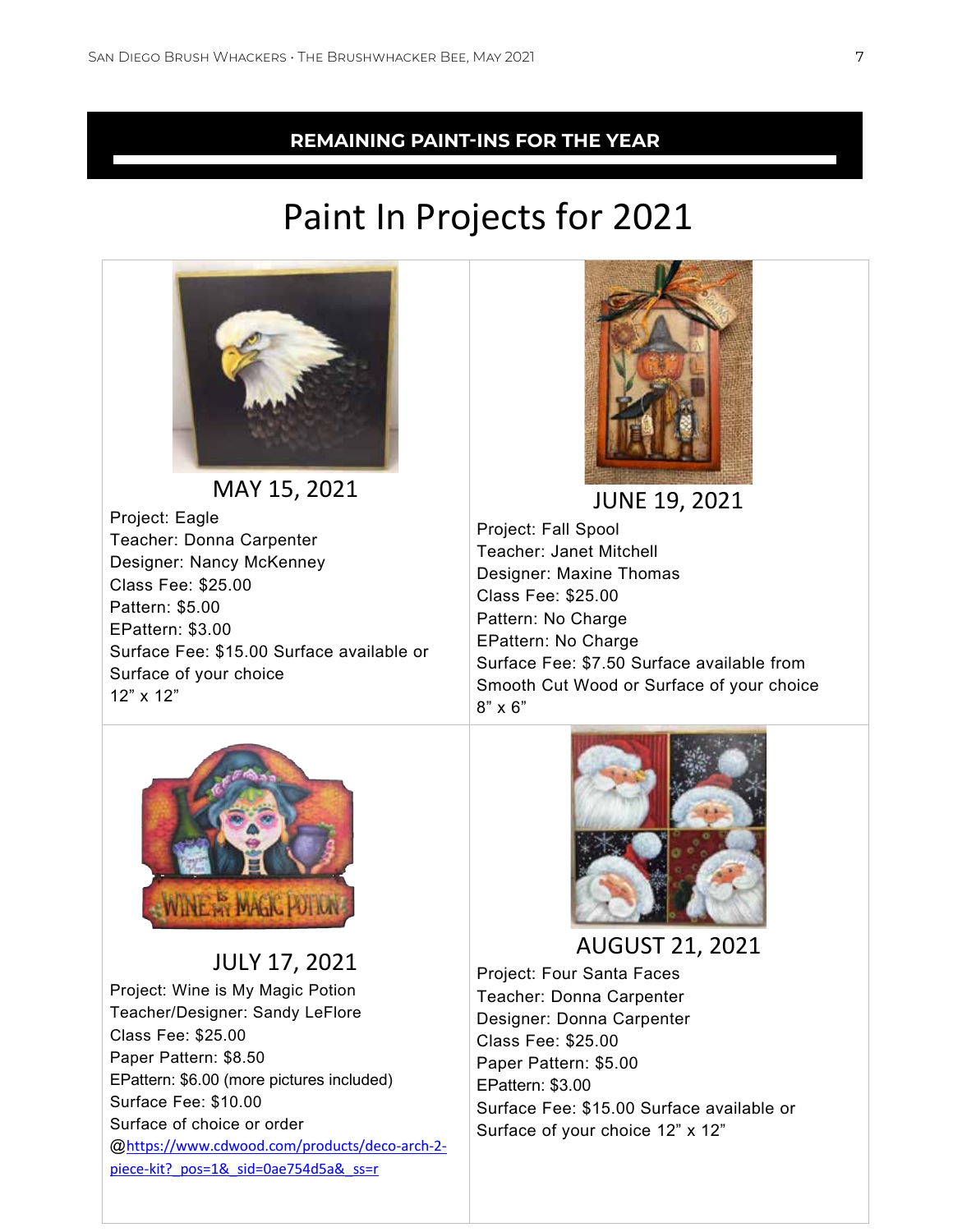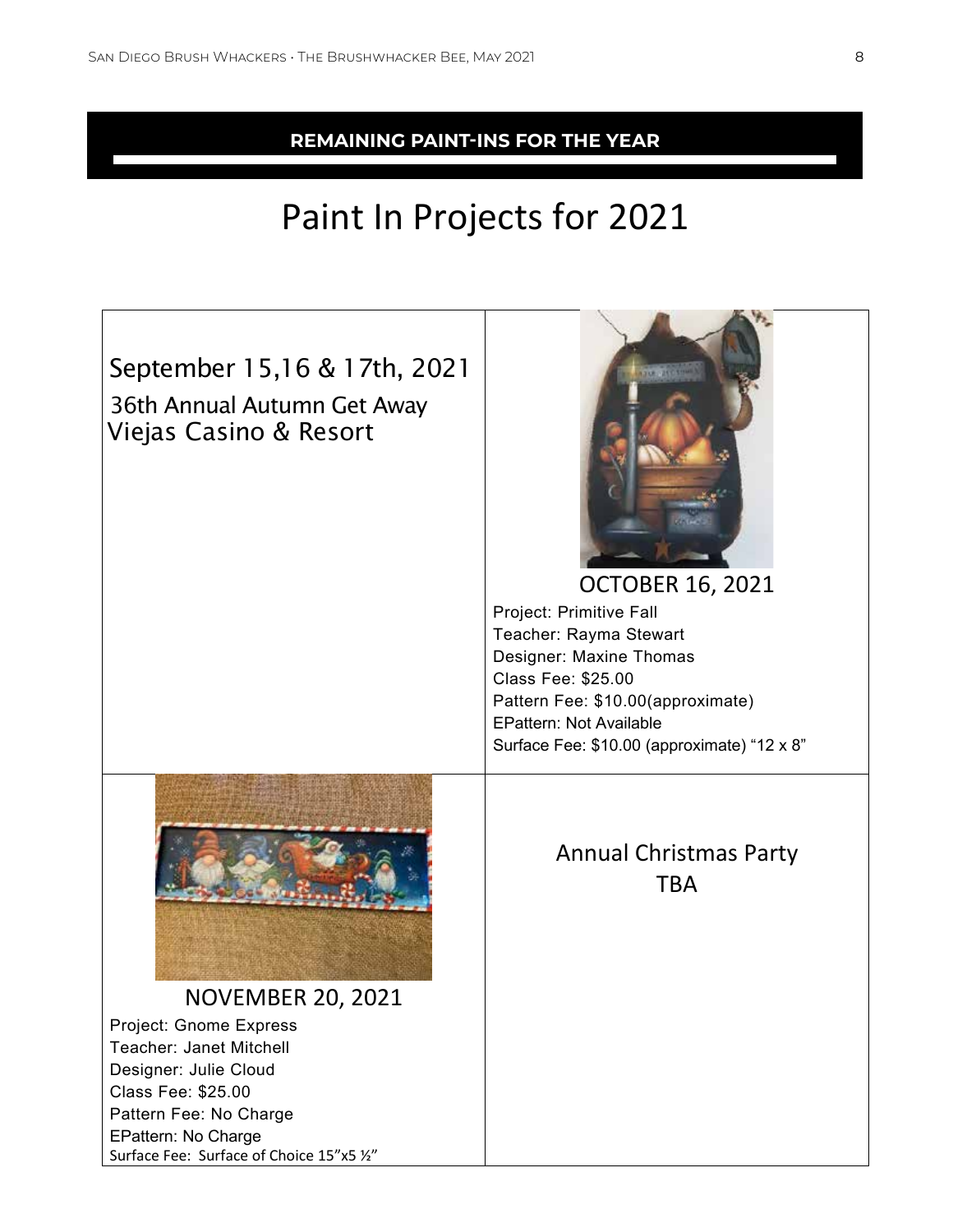

# San Diego Brush Whackers Paint-Ins

# Paint-In Information and Policies

- **WHEN:** 3rd Saturday of the month (except Sept. & Dec.) 10am to 4pm
- **WHERE**: Zoom classes will be held until further notice.
	- | St. Madeleine Sophie Center 2119 E. Madison Ave. El Cajon, CA 92019-1111
	- | I-8 east, exit Greenfield Dr turn right, turn left E. Madison, center is on your right
- **FOOD**: Potluck luncheon
- **WHO**: Any member in good standing
	- | Guests/Non-Members? Welcome to attend. Additional \$5 for class fee required.
- **COST**:
	- | Class Fee is \$25 covers room rent & teacher fee
	- O Project Fee decided by teacher
	- | Surface Fee varies (if applicable)
	- O Checks will be cashed AFTER the paint-in
	- | *NO REFUNDS* are given for paint-ins

### **SURFACES & PREPARATION**:

- | You may provide your own surface
- $O$  Prep instructions and surface, if applicable, will be available at the paint-in previous to the scheduled class
- | *It is the member's responsibility to pick up prep instructions/surface*
- **BOARD MEETINGS**: Held before Paint Ins begins at 8:30am Open to all members

| <b>UILLETT</b>                                                                                                                                                                                                                                                                                                                                                                                                                                                                                                                                                                                                                                                                                                                                                                                                                                                                                                                                                                                                                                                                                                       |                        |  |
|----------------------------------------------------------------------------------------------------------------------------------------------------------------------------------------------------------------------------------------------------------------------------------------------------------------------------------------------------------------------------------------------------------------------------------------------------------------------------------------------------------------------------------------------------------------------------------------------------------------------------------------------------------------------------------------------------------------------------------------------------------------------------------------------------------------------------------------------------------------------------------------------------------------------------------------------------------------------------------------------------------------------------------------------------------------------------------------------------------------------|------------------------|--|
|                                                                                                                                                                                                                                                                                                                                                                                                                                                                                                                                                                                                                                                                                                                                                                                                                                                                                                                                                                                                                                                                                                                      |                        |  |
| <b>Paint-In Information and Policies</b>                                                                                                                                                                                                                                                                                                                                                                                                                                                                                                                                                                                                                                                                                                                                                                                                                                                                                                                                                                                                                                                                             |                        |  |
| ★ WHEN: 3rd Saturday of the month (except Sept. & Dec.) 10am to 4pm<br>$\star$ WHERE: Zoom classes will be held until further notice.<br>O St. Madeleine Sophie Center 2119 E. Madison Ave. El Cajon, CA 92019-1111<br>O I-8 east, exit Greenfield Dr - turn right, turn left E. Madison, center is on your right<br>$\star$ FOOD: Potluck luncheon<br>$\star$ WHO: Any member in good standing<br>O Guests/Non-Members? Welcome to attend. Additional \$5 for class fee required.<br>$\star$ COST:<br>O Class Fee is \$25 - covers room rent & teacher fee<br>O Project Fee - decided by teacher<br>O Surface Fee - varies (if applicable)<br>O Checks will be cashed AFTER the paint-in<br>$\circ$ <b>NO REFUNDS</b> are given for paint-ins<br>$\star$ SURFACES & PREPARATION:<br>O You may provide your own surface<br>O Prep instructions and surface, if applicable, will be available at the paint-in previous to the<br>scheduled class<br>O It is the member's responsibility to pick up prep instructions/surface<br><b>BOARD MEETINGS:</b> Held before Paint Ins - begins at 8:30am - Open to all members |                        |  |
| <b>Paint-In Enrollment</b>                                                                                                                                                                                                                                                                                                                                                                                                                                                                                                                                                                                                                                                                                                                                                                                                                                                                                                                                                                                                                                                                                           |                        |  |
| (Please Initial)<br>I understand it is my responsibility to pick up prep instructions & surface, if                                                                                                                                                                                                                                                                                                                                                                                                                                                                                                                                                                                                                                                                                                                                                                                                                                                                                                                                                                                                                  |                        |  |
| available. I understand no refunds are given for paint-ins.                                                                                                                                                                                                                                                                                                                                                                                                                                                                                                                                                                                                                                                                                                                                                                                                                                                                                                                                                                                                                                                          |                        |  |
| <b>Project Name:</b>                                                                                                                                                                                                                                                                                                                                                                                                                                                                                                                                                                                                                                                                                                                                                                                                                                                                                                                                                                                                                                                                                                 | <b>Class Fee:</b>      |  |
| Name:                                                                                                                                                                                                                                                                                                                                                                                                                                                                                                                                                                                                                                                                                                                                                                                                                                                                                                                                                                                                                                                                                                                | <b>Project Fee:</b>    |  |
| Phone:                                                                                                                                                                                                                                                                                                                                                                                                                                                                                                                                                                                                                                                                                                                                                                                                                                                                                                                                                                                                                                                                                                               | <b>Surface Fee:</b>    |  |
| Email:                                                                                                                                                                                                                                                                                                                                                                                                                                                                                                                                                                                                                                                                                                                                                                                                                                                                                                                                                                                                                                                                                                               | <b>Total Enclosed:</b> |  |
| Make checks payable to "San Diego Brush Whackers" and mail to:                                                                                                                                                                                                                                                                                                                                                                                                                                                                                                                                                                                                                                                                                                                                                                                                                                                                                                                                                                                                                                                       |                        |  |
| Kathy Ruth 8301 June Lake Drive, San Diego, CA 92119                                                                                                                                                                                                                                                                                                                                                                                                                                                                                                                                                                                                                                                                                                                                                                                                                                                                                                                                                                                                                                                                 |                        |  |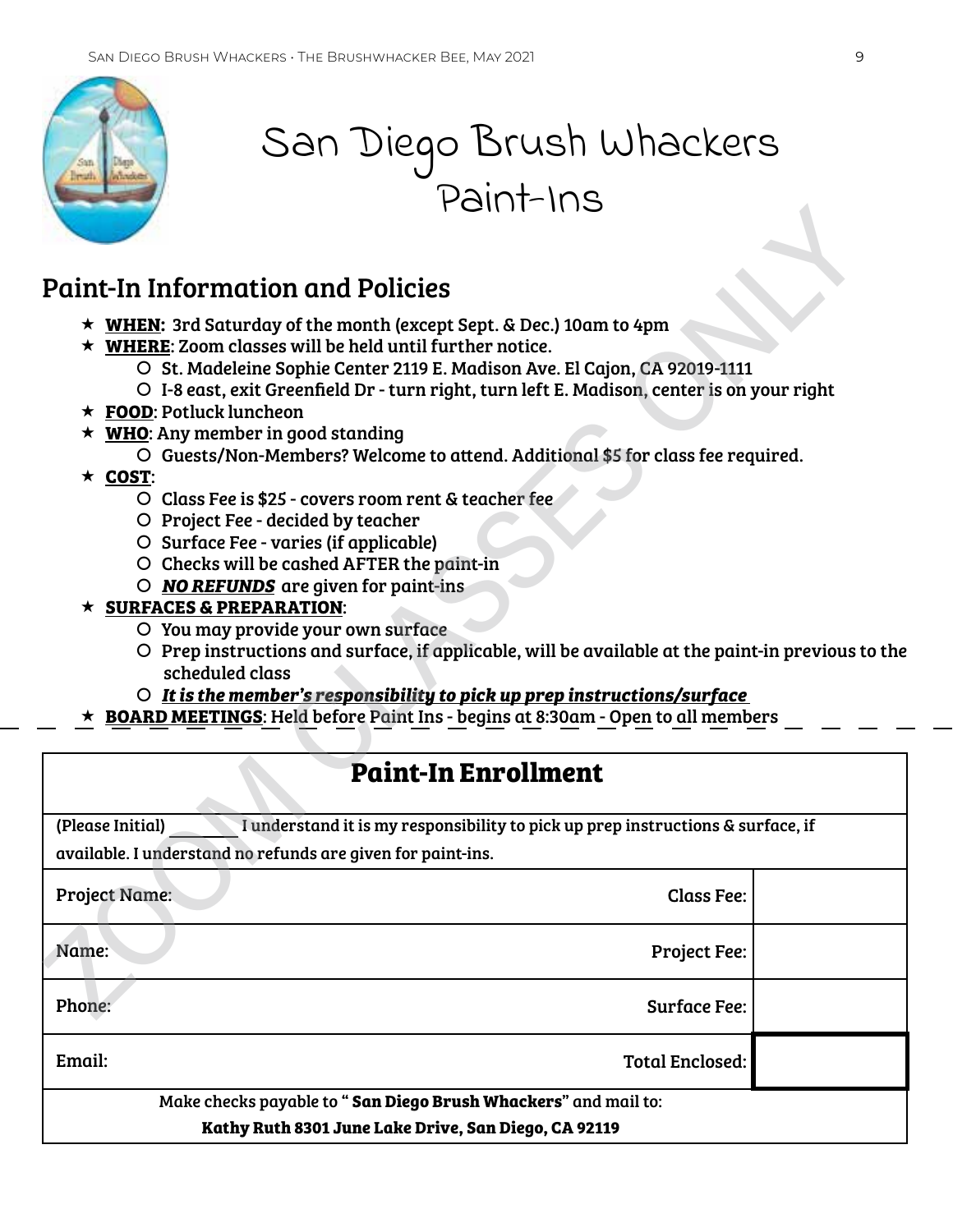# San Diego Brush Whackers Membership

Hello Everyone,

We are strong 96 Membership!

Please welcome our newest members:

Lisa Stratton

Brandi Neff

We would like to welcome back a returning member: Joanne Fabian.

The fee for returning 2020 members is \$5.00 for 2021 only.

The fee for New Memberships or returning members from previous years that were not members in 2020 is  $\dot{\varphi}$ 15.00. New membership and renewals may be sent to:

> Kathy Steffel 10714 Sayers Court Santee, CA 92071

See enclosed membership form or the San Diego Brush Whackers website.

> Please make checks payable to: SAN DIEGO BRUSH WHACKERS

> Please feel free to contact me: 619-323-3021 kjsteffel@cox.net

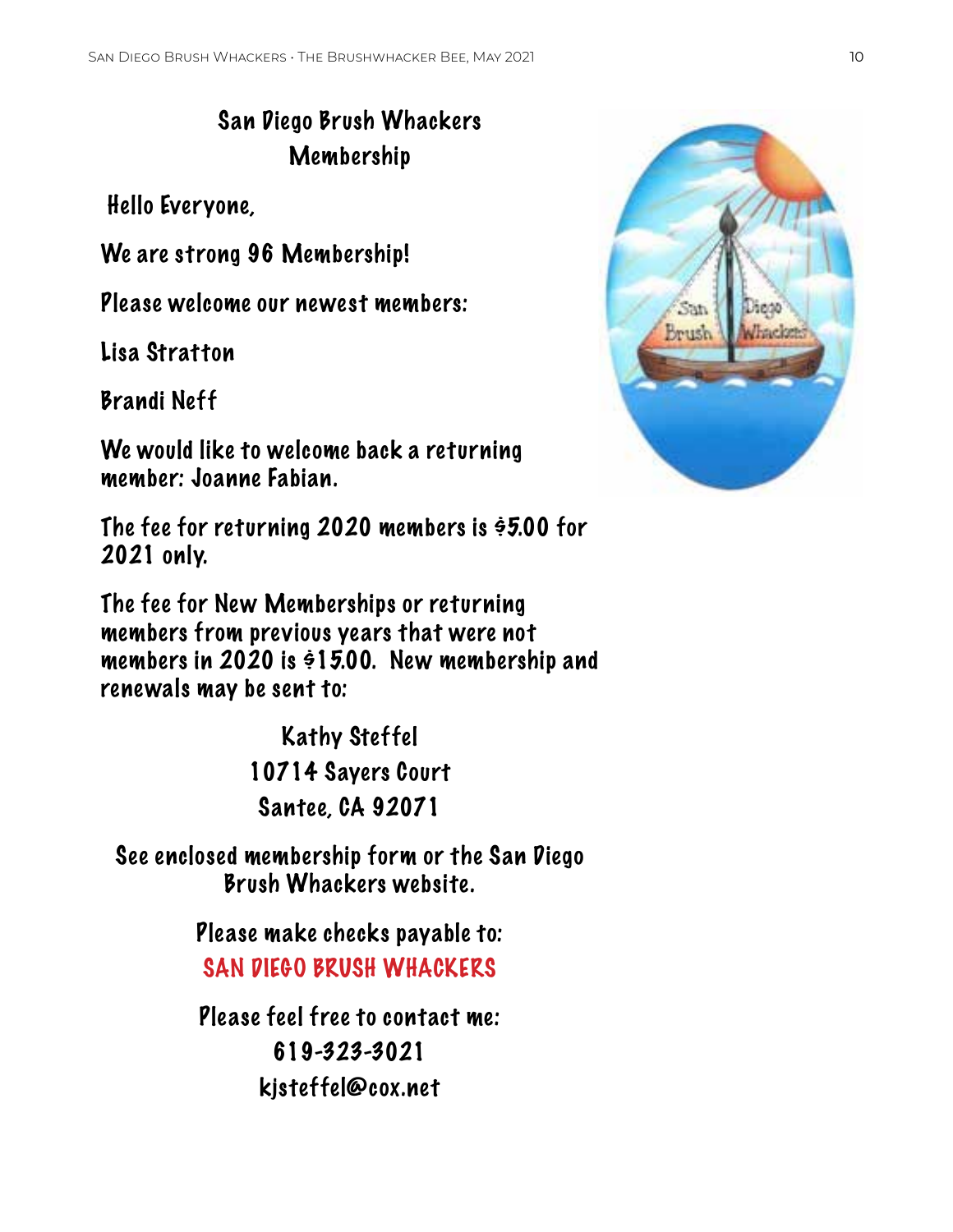|                                                                                                | <u>San Diego Brush Whackers</u>                                                                                                                                                                                     |                                                                           |                |  |  |  |
|------------------------------------------------------------------------------------------------|---------------------------------------------------------------------------------------------------------------------------------------------------------------------------------------------------------------------|---------------------------------------------------------------------------|----------------|--|--|--|
| San<br><b>L'Agge</b><br>ruh<br><b><i>PATING</i></b>                                            |                                                                                                                                                                                                                     | <b>2021 Annual Membership Form</b><br>Find us at: www.sdbrushwhackers.com |                |  |  |  |
|                                                                                                |                                                                                                                                                                                                                     |                                                                           |                |  |  |  |
|                                                                                                |                                                                                                                                                                                                                     |                                                                           |                |  |  |  |
| Last                                                                                           | First                                                                                                                                                                                                               |                                                                           |                |  |  |  |
|                                                                                                |                                                                                                                                                                                                                     |                                                                           |                |  |  |  |
| <b>Street</b>                                                                                  | City                                                                                                                                                                                                                |                                                                           | State Zip Code |  |  |  |
|                                                                                                |                                                                                                                                                                                                                     |                                                                           |                |  |  |  |
|                                                                                                |                                                                                                                                                                                                                     | month day                                                                 |                |  |  |  |
|                                                                                                |                                                                                                                                                                                                                     |                                                                           |                |  |  |  |
|                                                                                                |                                                                                                                                                                                                                     |                                                                           |                |  |  |  |
|                                                                                                |                                                                                                                                                                                                                     |                                                                           |                |  |  |  |
|                                                                                                | All newsletters will be emailed to members.<br>We will print your name, address, phone #, e-mail and birthday in our membership<br>roster unless you circle information that you DO NOT want printed in the roster. |                                                                           |                |  |  |  |
| Type of membership:                                                                            |                                                                                                                                                                                                                     |                                                                           |                |  |  |  |
| New_____Renew________ WITH SAN DIEGO BRUSH WHACKERS.                                           |                                                                                                                                                                                                                     |                                                                           |                |  |  |  |
| Level of painting: Beginning _____ Intermediate ______ Advanced _____                          |                                                                                                                                                                                                                     |                                                                           |                |  |  |  |
| Please check all that apply: Student _____ Teacher _____ Business                              |                                                                                                                                                                                                                     |                                                                           |                |  |  |  |
| Please fill out our Membership form completely.                                                |                                                                                                                                                                                                                     |                                                                           |                |  |  |  |
| Annual San Diego Brush Whacker membership dues for returning 2020 SDBW Members are \$5.00      |                                                                                                                                                                                                                     |                                                                           |                |  |  |  |
| Annual San Diego Brush Whacker membership dues for non-2020 SDBW Members are \$15.00           |                                                                                                                                                                                                                     |                                                                           |                |  |  |  |
| It is NO longer a requirement to be a member of SDP in order to join San Diego Brush Whackers. |                                                                                                                                                                                                                     |                                                                           |                |  |  |  |
| Please make checks payable to: San Diego Brush Whackers                                        |                                                                                                                                                                                                                     |                                                                           |                |  |  |  |
| Mail check to our Membership Chairperson:                                                      |                                                                                                                                                                                                                     |                                                                           |                |  |  |  |
| Kathy Steffel                                                                                  |                                                                                                                                                                                                                     |                                                                           |                |  |  |  |
| 10714 Sayers Court                                                                             |                                                                                                                                                                                                                     |                                                                           |                |  |  |  |
| Santee, CA 92071-5002                                                                          | Questions: kisteffel@cox.net or 619-328-3021                                                                                                                                                                        |                                                                           |                |  |  |  |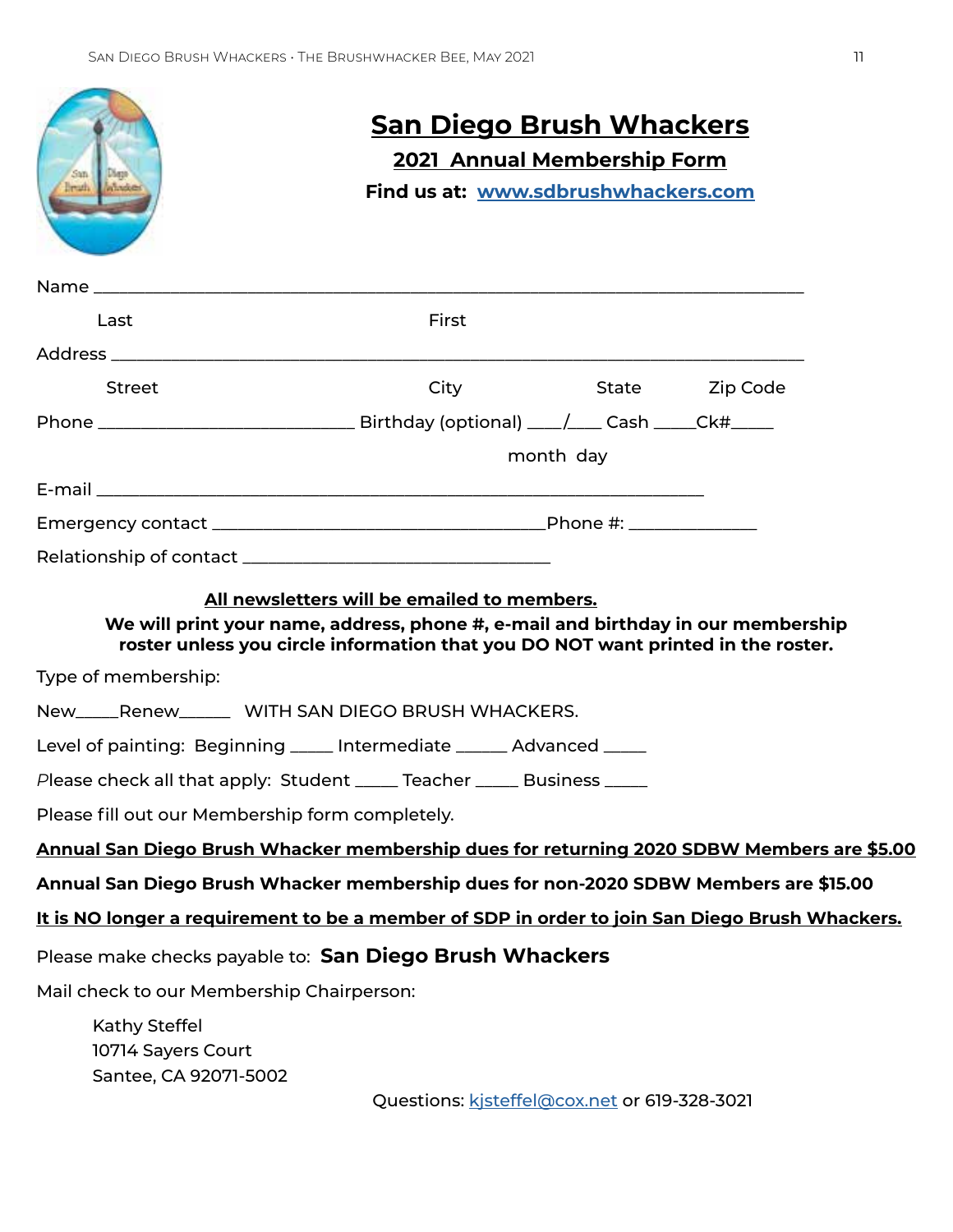# **Good News!! The Panty Raffle is back!!**

We have resumed the monthly panty raffle to support The Rachel Center. This will take place during the paint-ins. The board feels it is important to continue to support our charities despite COVID19, plus we want to have some sense of normalcy with our activities. With your help we are going to do our best. We have a years' worth of wonderful prizes just waiting for one of you to win.

# *Please see the Panty Raffle article for prize details.*

How is this going to work without meeting in person?

- ❖ Please send Joyce Hatch your donation.
	- o There are three way to donate and **we encourage you to do one of the first two options.**
	- 1. Purchase panties on Amazon and have them delivered as a gift to Joyce at the address below. (This way no one needs to leave their home and she will know who they are from. You can also include a gift receipt or send her an email).
	- 2. Porch drop-off at Joyce's home. Be sure to put your name on your donation and text Joyce at the number below when you plan to drop off.
	- 3. Monetary donation (\$2 per ticket) sent to Joyce. Joyce will purchase panties. Please make your check out to Joyce Hatch.
- ❖ Joyce will fill out your raffle tickets. 1 ticket per pair of panties or 1 ticket per \$2.00
- $\cdot$  The drawing will take place virtually during the paint-in
- ❖ The deadline for donations is one week prior to the paint-in.
- $\cdot$  All members may participate in the panty raffle each month.

If you have any questions, please contact Joyce Hatch. 619-240-4662 3021 Feiler Pl. San Diego, CA 92123-3219 joycepaints@gmail.com

We are very excited to have the panty raffle up and running again.

Stay Safe and Health, Joyce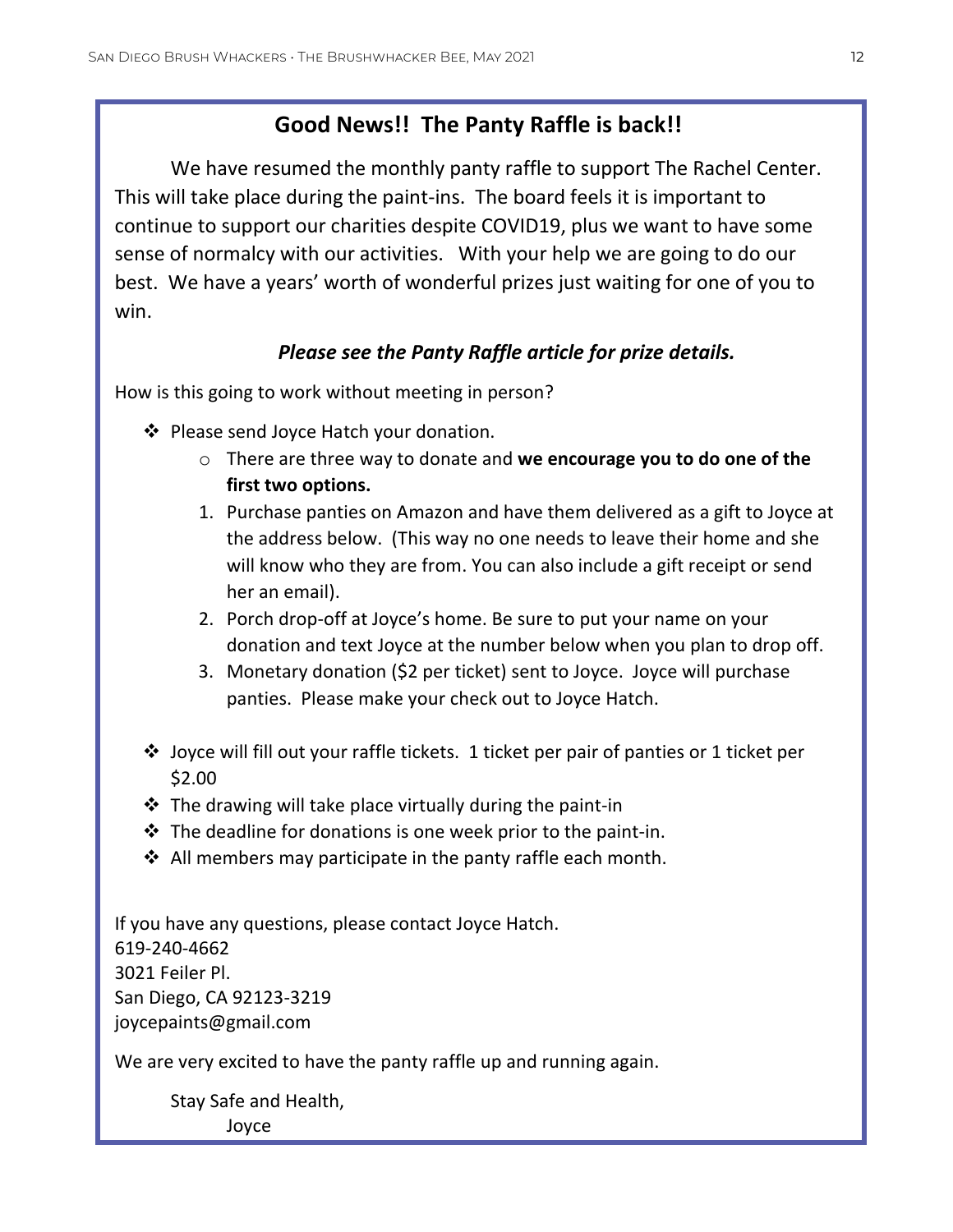#### **SAN DIEGO BRUSH WHACKERS, Inc.**

**Board Meeting Minutes** for, February 13, 2021 Via Zoom **CALL TO ORDER:** The meeting was called to order by President, Carol Phillips at 9:06 AM.

**PRESENT: Carol Phillips, Kathy Ruth, Kathy Steffel, Pam Lieberknecht, Nedra Hatherill, Joyce Hatch, Carol Wolfe, Sheri Barker, Cecelia Denton, Jenny Stabile, Rayma Stewart, Sue Ludlam Penny Hobbs, Andrea Toth.**

**Absent: Sally Anson, Maddie Sanchez, Debbie Patenaude, Ann Passanisi.**

**MINUTES: Motion to approve minutes from January 9, 2021 as presented, by Penny Hobbs, seconded by Sheri Barker and passed. and passed.** 

**TREASURER'S REPORT:** Sue Ludlam - Reported balance of \$21,482.25 as of 2-13-2021, motion to approve Treasurer's Report from as corrected by, Jenny stabile, seconded by Rayma Stewart and passed.

End of year Report and current Budget presented to Maddie for the newsletter.

**COMMUNICATIONS:** We received a letter thanking us for the Donation to Rachel's Center for 2020.

#### **NEW BUSINESS: None**

**OLD BUSINESS:** Schedule Audit for early March, ask Donna Eledge or Roxanne Walker to assist. Emailed St Madeleine's regarding our return. No response yet.

#### **REPORTS:**

**Programs:** Kathy Ruth & Ann Passanisi: 7 signed up for Lady Long Legs for February. Next program after seminar

Autumn Harvest with Janet Mitchell. 2 Lisbeth Stull Patterns for Raffle.

**Membership:** Kathy Steffel: 76 members includes 12 new members, 19 have not renewed (sent email reminder).

**Newsletter Editor:** Maddie Sanchez: Newsletter articles due by 23rd of the month.

**Web / Facebook Editor:** Carol Wolfe: Lots of hits and likes. Close Registration for Seminar.

**Ways & Means:** Pam Lieberknecht – Lots of Raffle Prizes stored and ready for when we have in person paint-ins.

**Hospitality:** Nedra Hatherill – Sending cards as needed. Theresa Kiy passed away; she was a former member.

**Charities/Panty Raffle:** Joyce Hatch – We have 53 pairs of underwear for the \$50 Gift Certificate donated by Kathy Ruth for the February Paint-in. Painted Clip Board with stand and paint from Kathy Ruth for the April Paint-in.

**Seminars 2020:** Penny Hobbs/Nedra Hatherill: Should have the packets by Thursday. AGA committee will fill paint cubbies & stuff Goodie Bags on the 19th.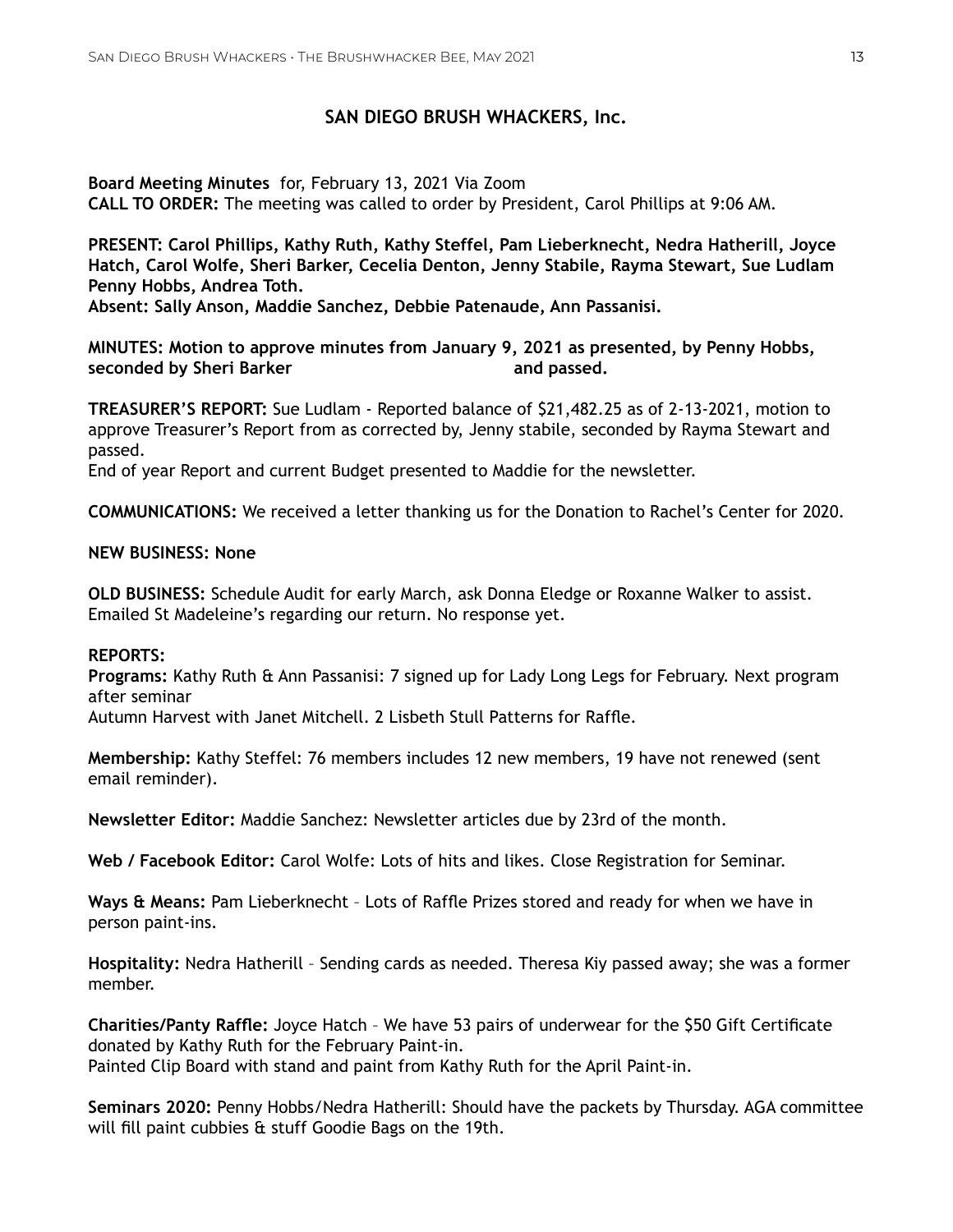# **SAN DIEGO BRUSH WHACKERS, Inc.**

**San Diego County Fair:** Sheri Barker, Andrea Toth: Cancelled

**Historian:** Sally Anson -Taking Pictures and asking for pictures to post.

**Holiday Party:** Debbie Patenaude- "No Place like Gnomes" Postponed, Bali Hai will credit deposit to 2021.

**Autumn Getaway:** Cecelia Denton/Rayma Stewart- "Celebrate America" Postponed to 2021

**Children's Charities:** Jenny Stabile – Bags are available to paint. Collected 11 painted bags, Thank You, still looking for a Charity to donate them too.

**SMSC Liaison:** Cecelia Denton – No report

**Closing Statements:**

**Next Board Meeting: December 5, 2020** at 9:30 AM.

**Motion to adjourn made by:** Nedra Hatherill, seconded by Rayma Stewart. Meeting adjourned at 11:36

Respectfully submitted by: Cecelia Denton.

# **PICTURES FROM THE APRIL PAINT-IN**

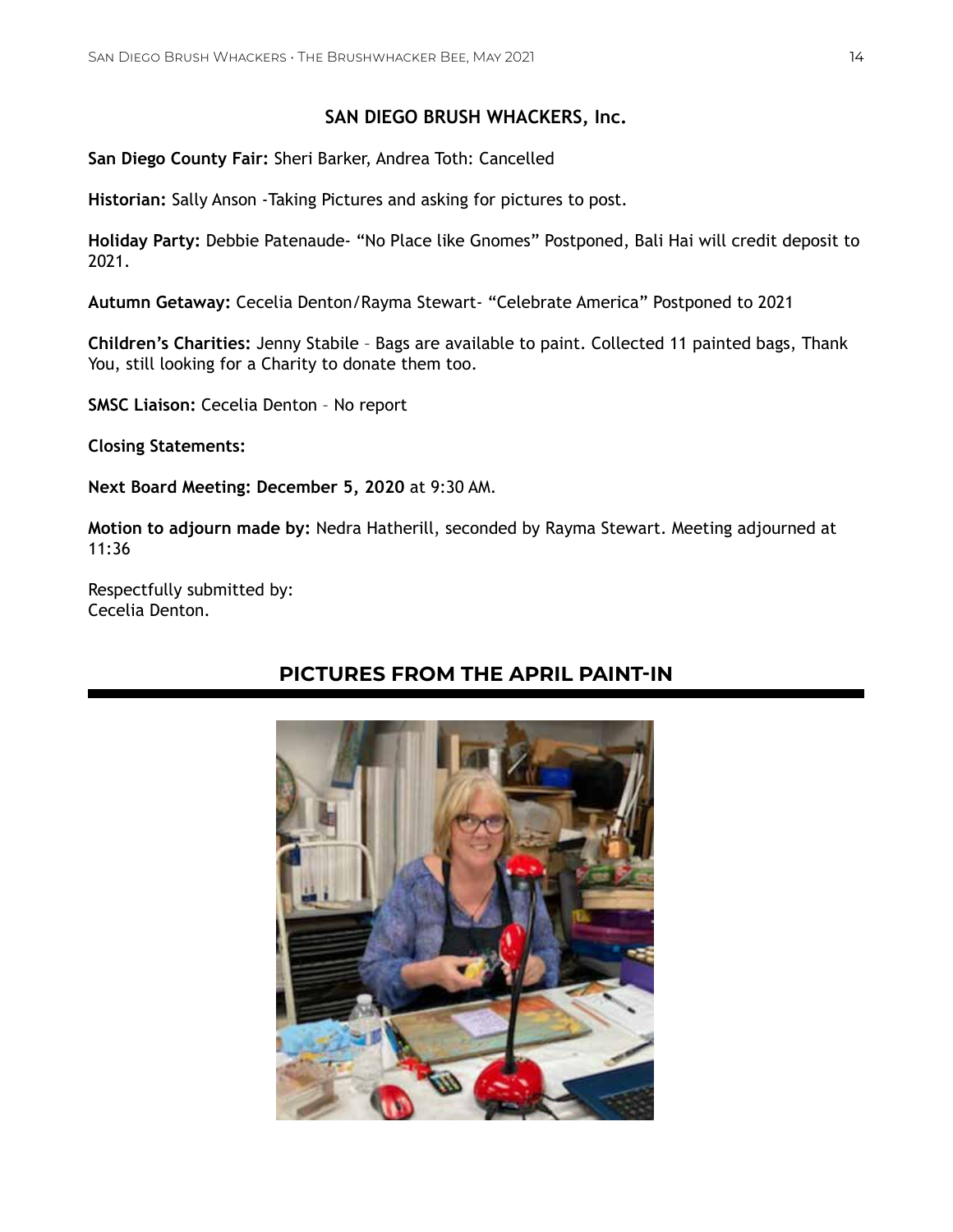# **PICTURES FROM THE APRIL PAINT-IN**



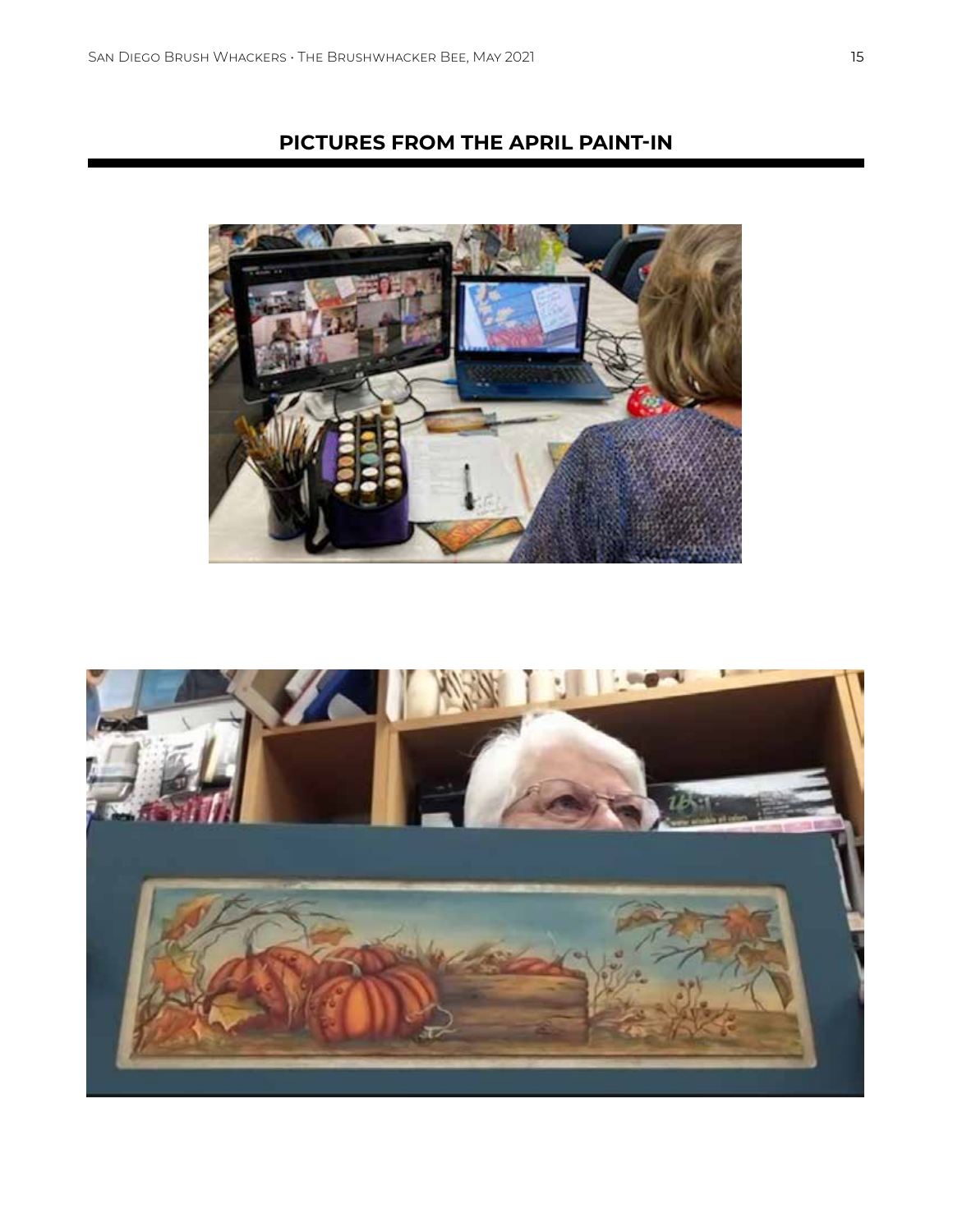# **PICTURES FROM THE APRIL PAINT-IN**



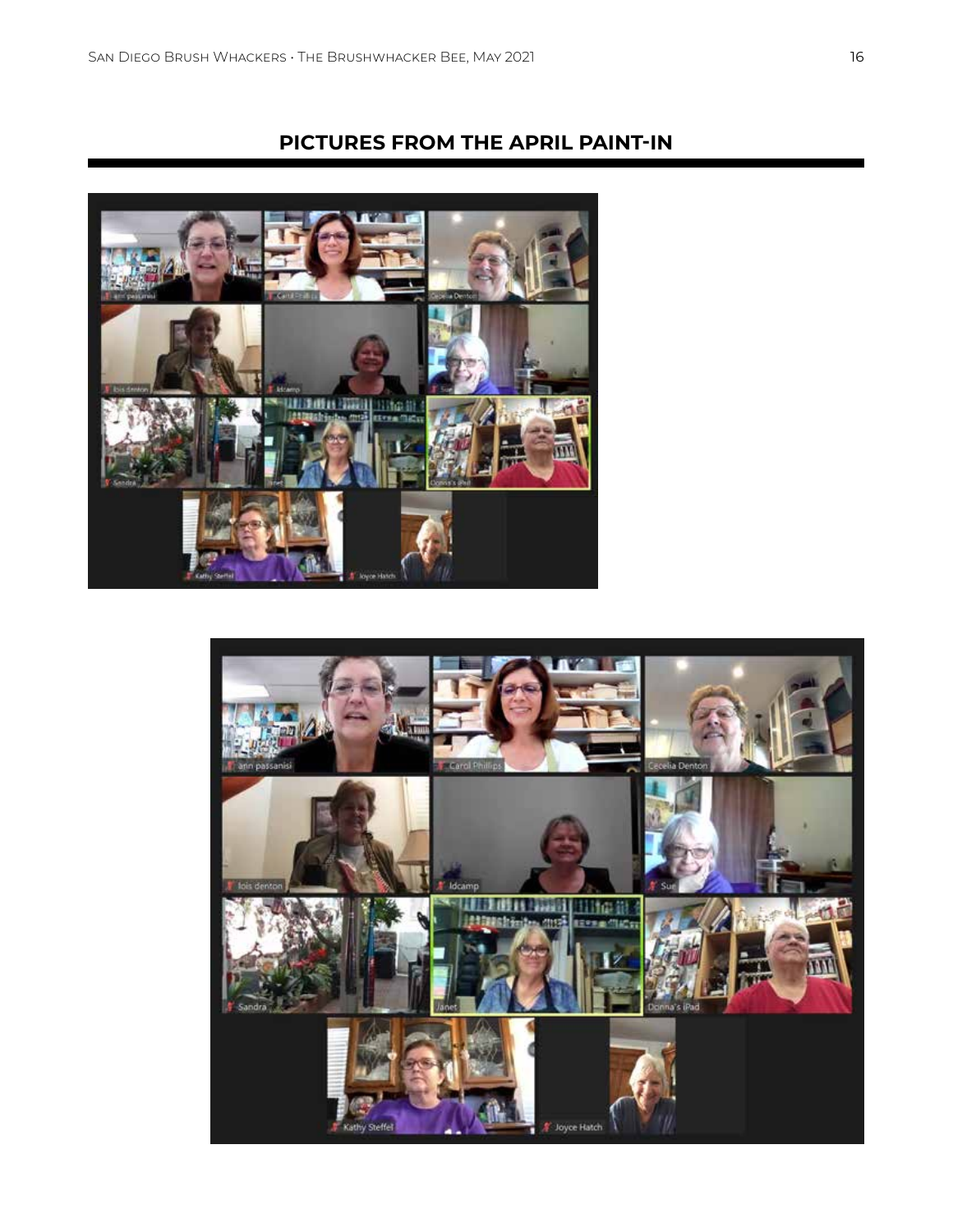=

# **PICTURES FROM THE APRIL PAINT-IN**



# **A HAPPY SMILE FROM JANET AS STUDENTS SHOW OFF THEIR PIECES!**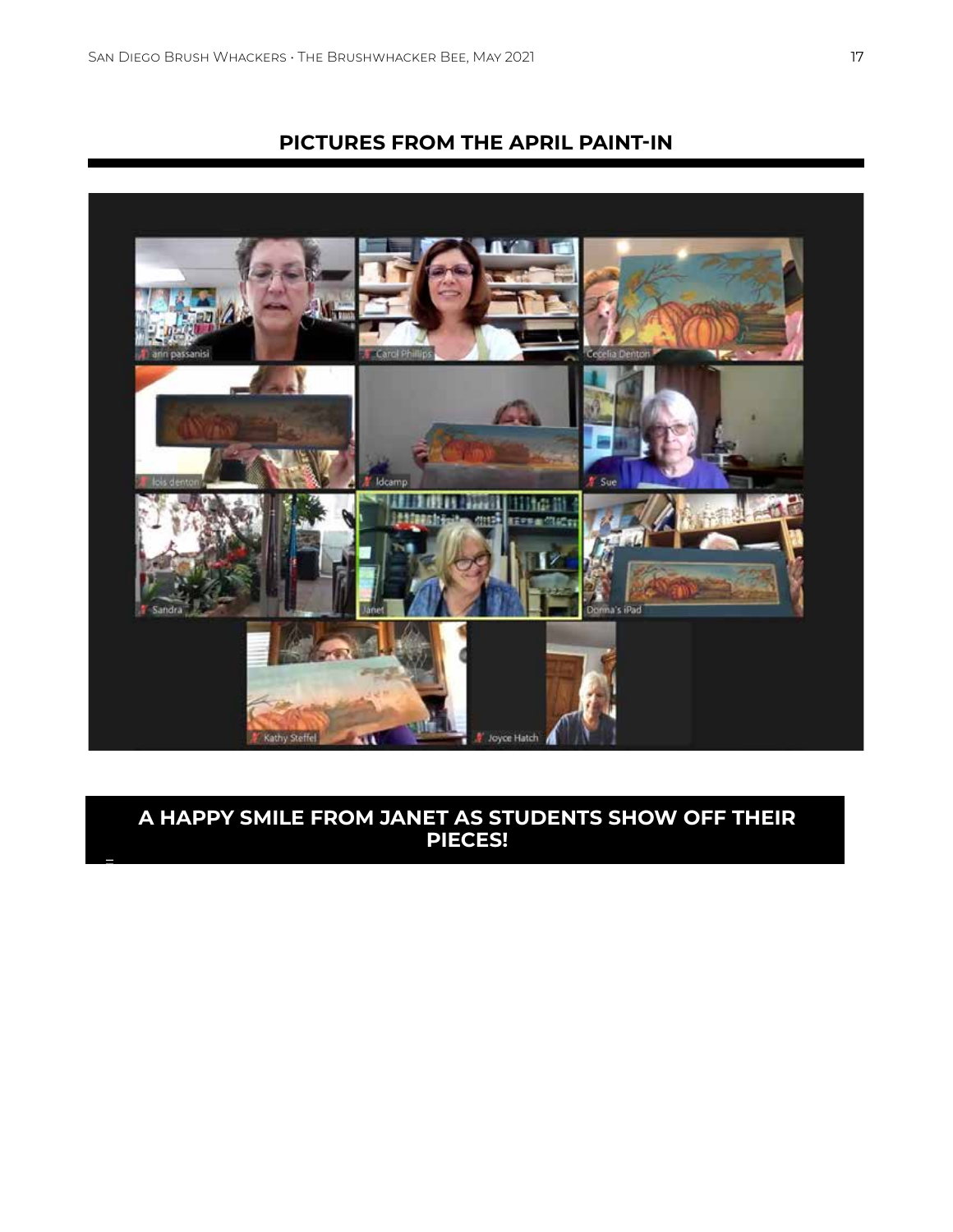=

# **NOMINATING COMMITTEE - SALLY ANSON**

Hey folks, what cha' been doin'? Painting? Creating? We want to see it! Please share your photos of what's on your painting table or what you've completed. We've all had a bit of extra time to get those UFO's done...right? Just send me your photos via e-mail and we'll get them into the newsletter. We all like to see what each other is up to.

Okay, I'll go first this time.....





Craft show Prep!